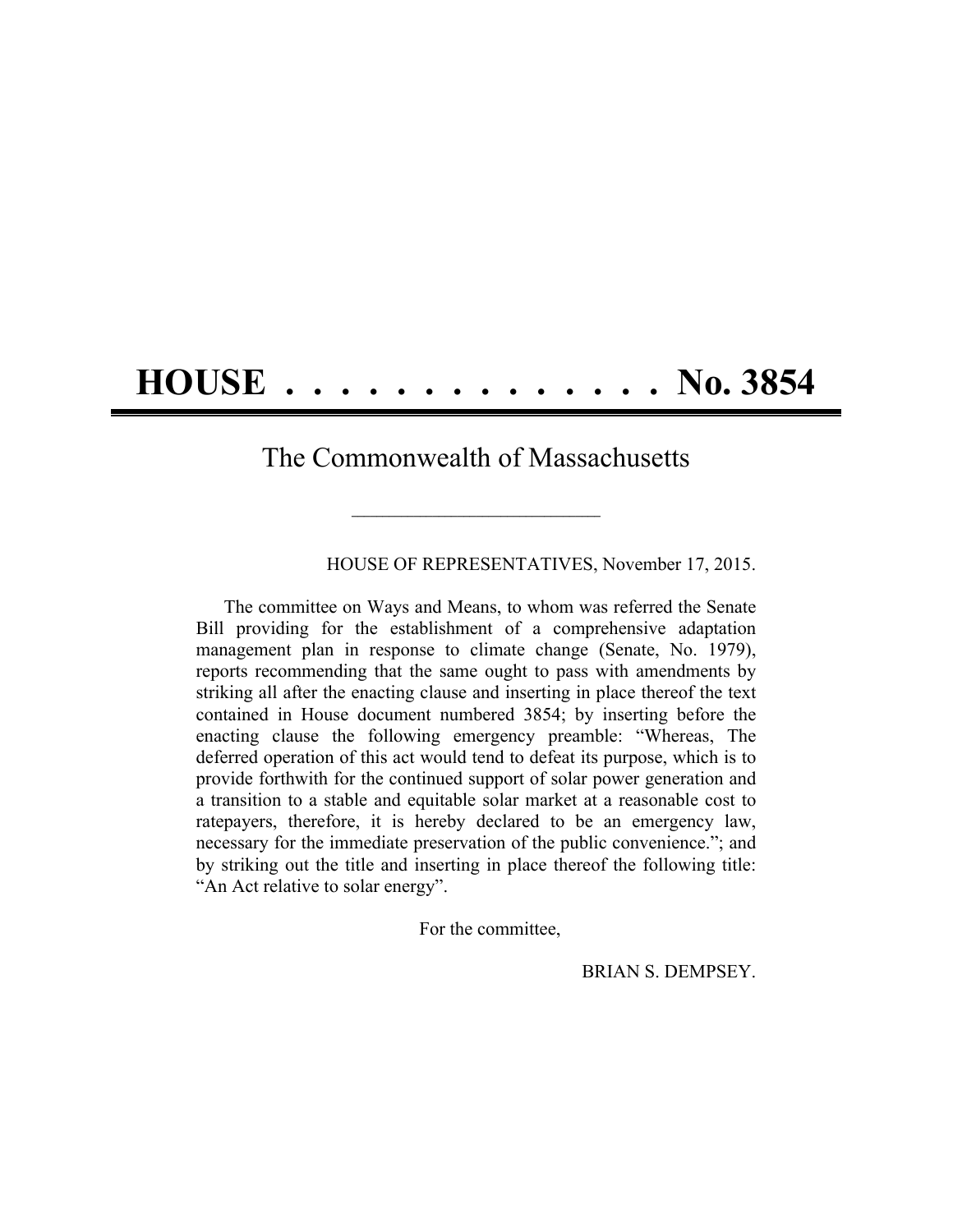## **HOUSE . . . . . . . . . . . . . . . No. 3854**

Text of amendments recommended by the committee on Ways and Means to the Senate Bill providing for the establishment of a comprehensive adaptation management plan in response to climate change (Senate, No. 1979). November 17, 2015.

## The Commonwealth of Massachusetts

**In the One Hundred and Eighty-Ninth General Court (2015-2016) \_\_\_\_\_\_\_\_\_\_\_\_\_\_\_**

**\_\_\_\_\_\_\_\_\_\_\_\_\_\_\_**

By striking out all after the enacting clause and inserting in place thereof the following:

| $\mathbf{1}$   | "SECTION 1. Section 1A of chapter 164 of the General Laws, as appearing in the 2014                |
|----------------|----------------------------------------------------------------------------------------------------|
| $\overline{2}$ | Official Edition, is hereby amended by striking out, in line 207, the figure '25' and inserting in |
| 3              | place thereof the following figure:- 35.                                                           |
| $\overline{4}$ | SECTION 2. Said section 1A of said chapter 164, as so appearing, is hereby further                 |
| 5              | amended by striking out, in lines 209 and 210, the words 'June 30, 2014 and are constructed        |
| 6              | prior to June 30, 2016' and inserting in place thereof the following words:- December 31, 2016     |
| $\tau$         | and are constructed prior to December 31, 2017.                                                    |
| 8              | SECTION 3. Section 138 of said chapter 164, as so appearing, is hereby amended by                  |
| 9              | inserting after the definition of 'Customer' the following definition:-                            |
| 10             | 'Market net metering credit', a credit equal to the excess kilowatt-hours by time of use           |
| 11             | billing period, if applicable, multiplied by the average monthly energy clearing price in the ISO- |
| 12             | NE load zone in which the net metering facility is located.                                        |
|                |                                                                                                    |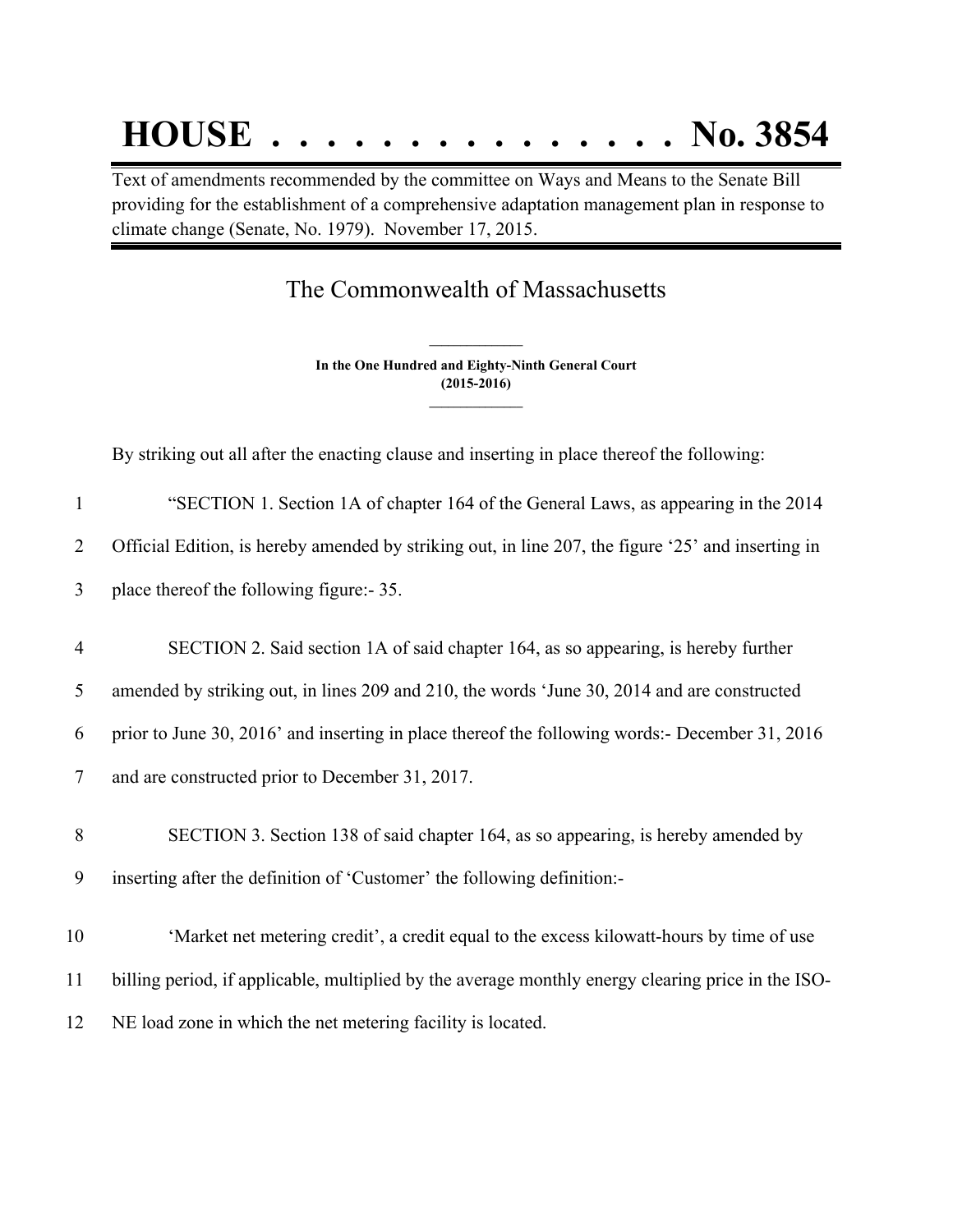SECTION 4. Section 139 of said chapter 164, as so appearing, is hereby amended by inserting after subsection (b) the following subsection:-

 (b½) Upon a determination by the department of energy resources that the aggregate nameplate capacity of installed solar generating facilities in the commonwealth is equal to or greater than 1,600 megawatts, the department shall certify the date that capacity has been reached and provide a date of notification that all new Class I, Class II and Class III solar net metering facilities in commercial operation after said date shall generate market net metering credits only. A distribution company customer that uses electricity generated by a solar net metering facility that generates market net metering credits may elect net metering as follows:

 (1) If the electricity generated by the solar net metering facility under this subsection during a billing period exceeds the customer's kilowatt-hour usage during the billing period, the customer shall be billed for 0 kilowatt-hour usage and the excess market net metering credits shall be credited to the customer's account. Credits may be carried forward from month to month. A solar net metering facility may designate customers of the same distribution company to which the solar net metering facility is interconnected and that are located in the same ISO-NE load zone to receive such credits in amounts attributed by the solar net metering facility. Written notice of the identities of the customers so designated and the amounts of the credits to be attributed to those customers shall be in such a form as the distribution company shall reasonably require.

 (2) If the customer's kilowatt-hour usage exceeds the electricity generated by the solar net metering facility during the billing period, the customer shall be responsible for the balance at the distribution company's applicable rate.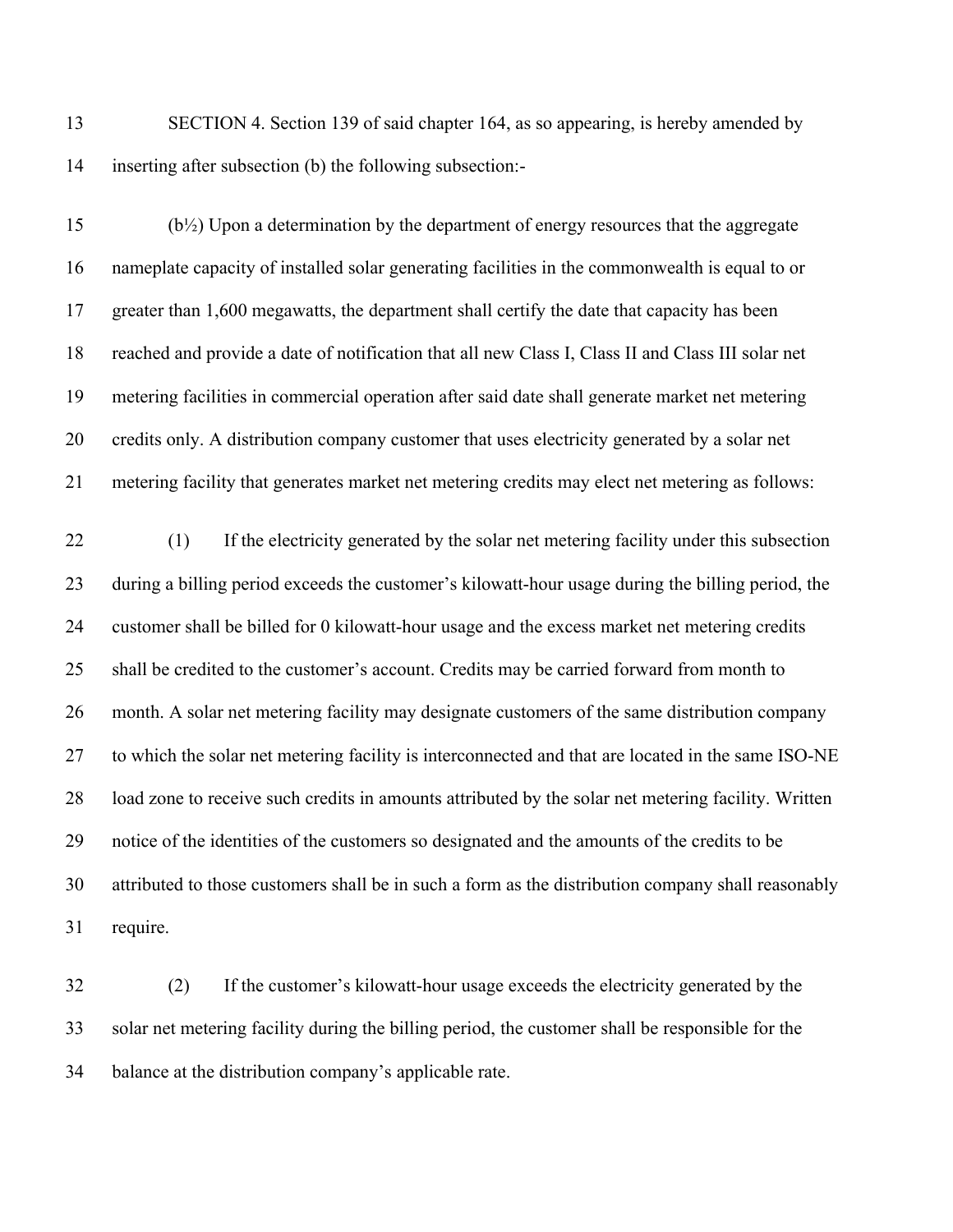| 35 | SECTION 5. Said section 139 of said chapter 164, as so appearing, is hereby further              |
|----|--------------------------------------------------------------------------------------------------|
| 36 | amended by striking out, in line 73, the figure '4' and inserting in place thereof the following |
| 37 | figure:- $6$ .                                                                                   |

 SECTION 6. Said section 139 of said chapter 164, as so appearing, is hereby further amended by striking out, in line 75, the figure '5' and inserting in place thereof the following figure:- 7.

 SECTION 7. Said section 139 of said chapter 164, as so appearing, is hereby further 42 amended by inserting after the word 'from', in line 107, the following words:- subsection  $(b\frac{1}{2})$ and subsection (k) and from.

 SECTION 8. Said section 139 of said chapter 164, as so appearing, is hereby further amended by inserting after the word 'meter', in line 110, the following words:- and accrue Class I net metering credits.

 SECTION 9. Said section 139 of said chapter 164, as so appearing, is hereby further amended by adding the following 2 subsections:-

 (j) Distribution companies may submit to the department proposals for a monthly minimum reliability contribution to be included on electric bills for distribution utility accounts that receive Class I, Class II, Class III, or market net metering credits pursuant to this section, subject to the review and approval of the department. Any such minimum contributions shall ensure that all distribution company customers contribute to the fixed costs of ensuring the reliability, proper maintenance and safety of the electric distribution system. Proposals shall be filed with the department as part of: (1) a distribution company's base distribution rate proceeding; or (2) a revenue neutral rate design filing that is supported by appropriate cost of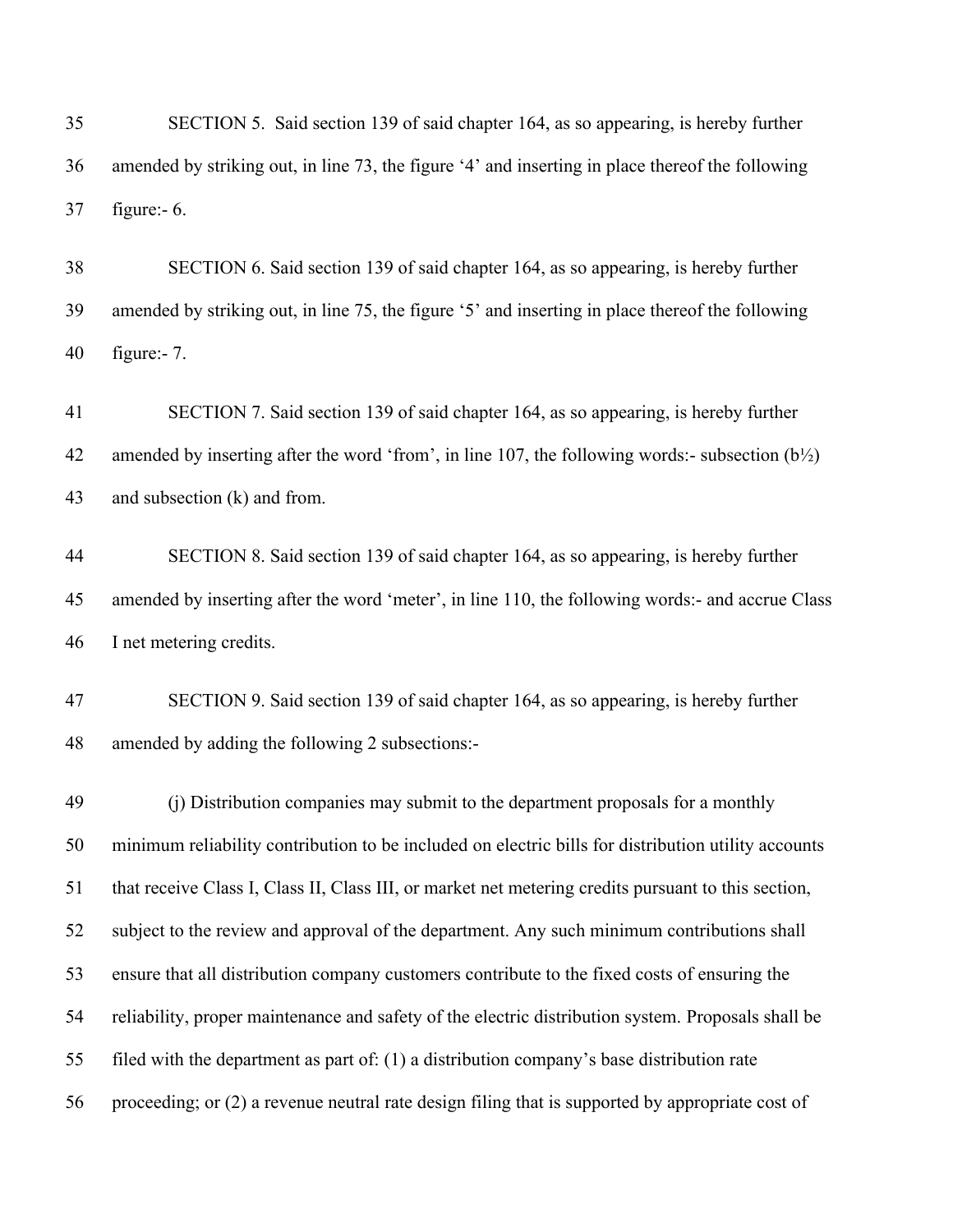service data across all rate classes. The department shall approve a monthly minimum reliability contribution that: (1) equitably allocates the fixed costs of the electric distribution system not caused by volumetric consumption; (2) does not excessively burden ratepayers (3) does not unreasonably inhibit the development of Class I, Class II, Class III facilities; and (4) is dedicated to offsetting reasonably and prudently incurred costs necessary to maintain the reliability, proper maintenance and safety of the electric distribution system.

 The department may only approve a proposal for a monthly minimum reliability contribution after the aggregate nameplate capacity of installed solar generating facilities in the commonwealth is equal to or greater than 1,600 megawatts. The department shall conduct a full adjudicatory proceeding when reviewing proposals for a monthly minimum reliability contribution, which shall include at least 1 public hearing and an opportunity for public comment.

 The department may exempt or modify any monthly minimum reliability contribution for low income ratepayers. The department may also exempt, for any period through the year 2020, any classes or sub-classes of Class I, Class II, or Class III net metering facilities that were in service on or before December 31, 2016 from any minimum reliability contributions that may be adopted. Minimum monthly contributions shall take effect on such date designated by the department, which shall be no later than December 31, 2018. The department may approve changes to the minimum bill contributions for individual electric distribution companies in any future distribution base rate case, consistent with this section.

 (k) A Class I, Class II or Class III solar net metering facility, as defined in sections 138 and 139 of this chapter, shall continue to receive Class I, Class II or Class III net metering credits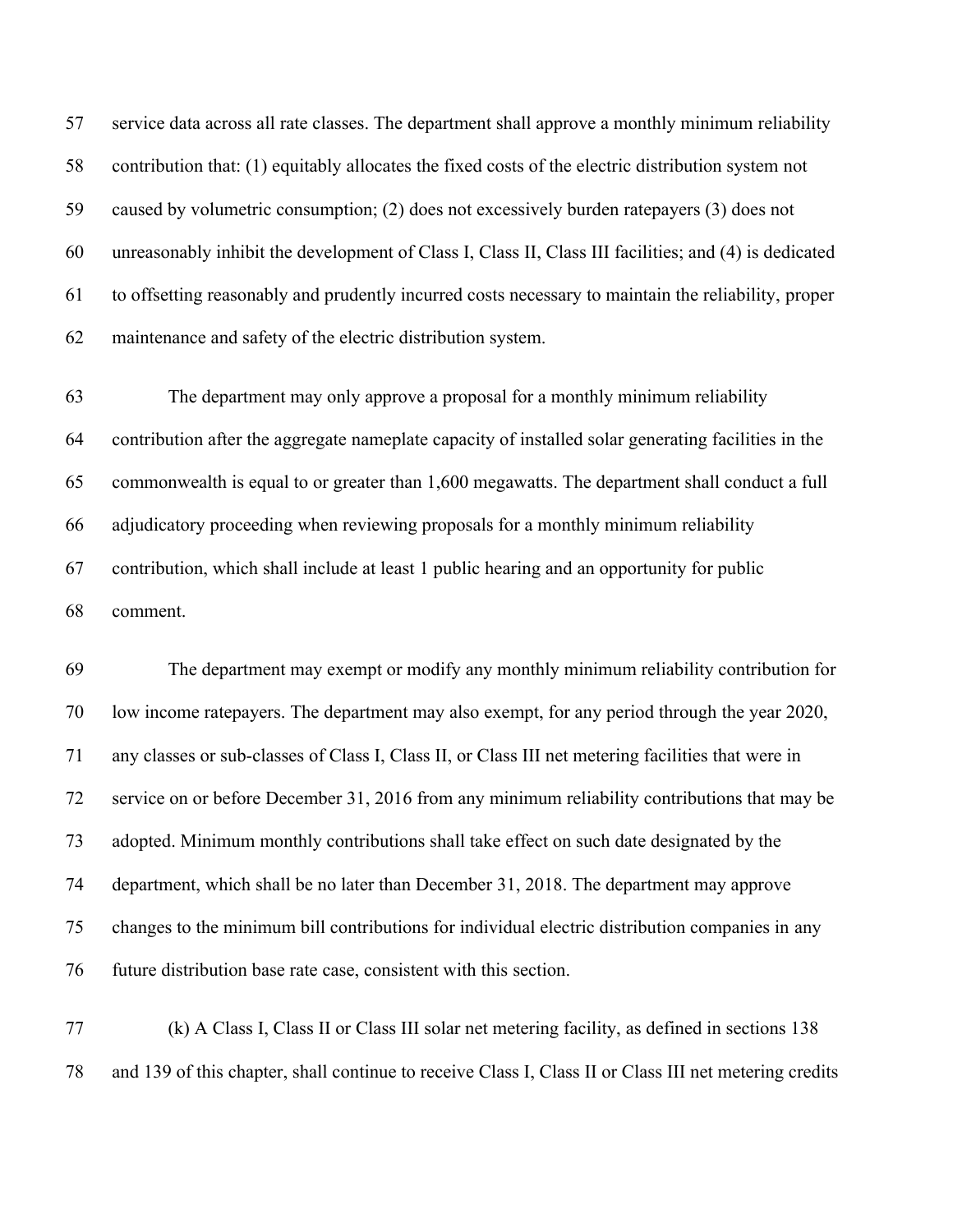as otherwise provided by this section if such facility is determined to be so eligible by the department of energy resources prior to the date of notification that the aggregate nameplate capacity of solar generating capacity in the commonwealth is equal to or greater than 1,600 megawatts; provided, however, that at the expiration of 15 years from the date upon which the 83 Class I, Class II or Class III solar net metering facility was authorized to interconnect to the distribution system by a distribution company, such facility shall receive market net metering credits.

 SECTION10. Notwithstanding any general or special law to the contrary, any renewable energy generating source using solar photovoltaic or solar thermal electric energy that has 88 previously qualified for programs under subsection (g) of section 11F of chapter 25A of the General Laws and applicable regulations, as determined by the department of energy resources, and in commercial operation prior to the date of notification set forth by the department pursuant to subsection (b ½) of section 139 of chapter 164 of the General Laws that the aggregate nameplate capacity of solar generating capacity in the commonwealth is equal to or greater than 1,600 megawatts , shall continue to be subject to and receive benefits from said programs, including, but not limited to, the solar carve-out program and its successors, pursuant to the requirements of 225 CMR 14.00.

 SECTION 11. (a) Notwithstanding any general or special law to the contrary, the department of energy resources shall adopt rules and regulations that lower the cost of the commonwealth's solar incentive programs for the ratepayers of the commonwealth; provided, however, that such rules and regulations shall apply only to new solar generating facilities that become operational after the aggregate nameplate capacity of solar generating facilities in the commonwealth is equal to or greater than 1,600 megawatts.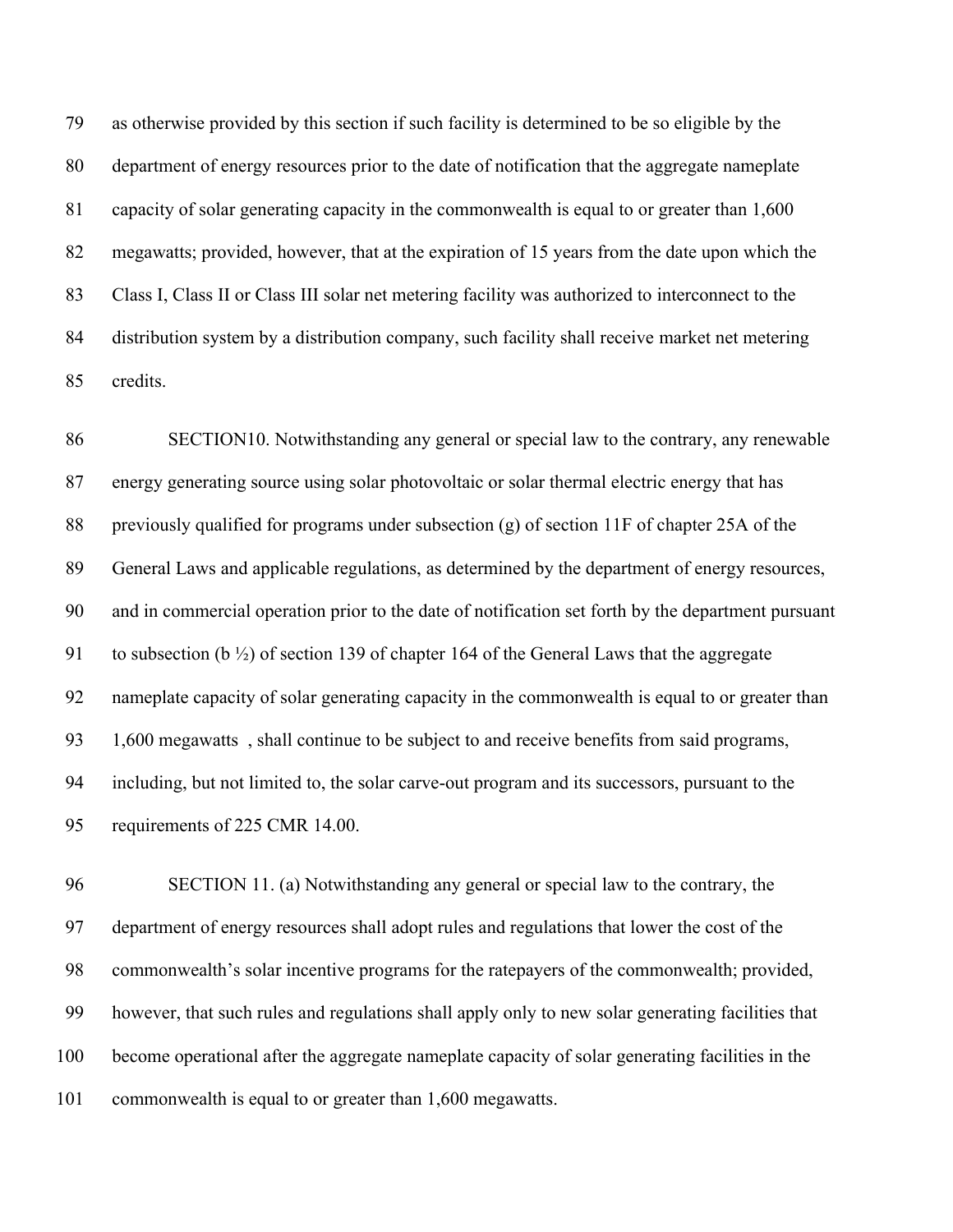(b) The department of energy resources shall develop a statewide solar incentive program to encourage the continued development of solar renewable energy generating sources by residential, commercial, governmental and industrial electricity customers throughout the commonwealth. The department shall, after notice and the opportunity for public comment, promulgate rules and regulations implementing a solar incentive program which: (i) promotes the orderly transition to a stable and self-sustaining solar market at reasonable cost to ratepayers; (ii) considers underlying system costs, including but not limited to module costs, balance of system costs, installation costs and soft costs; (iii) takes into account electricity revenues and any federal or state incentives; (iv) relies on market-based mechanisms or price signals as much as possible to set incentive levels; (v) minimizes direct and indirect program costs and barriers; (vi) features a known or easily estimated budget to achieve program goals through use of a declining adjustable block incentive, a competitive procurement model, tariff or other declining incentive framework; (vii) differentiates incentive levels to support diverse installation types and sizes that provide unique benefits, including, but not limited to, community-shared solar facilities and municipally-owned solar facilities, and which may include differentiation by utility service territory, the location or the size of the solar renewable energy generating source; (viii) considers environmental benefits, energy demand reduction and other avoided costs provided by solar renewable energy generating facilities; (ix) encourages solar generation where it can provide benefits to the distribution system; and (x) promotes investor confidence through long-term incentive revenue certainty and market stability.

 (c) Any solar incentive program developed by the department of energy resources under this section shall be submitted to the department of public utilities for review and approval. The department of public utilities shall consider both the potential costs and benefits of the solar